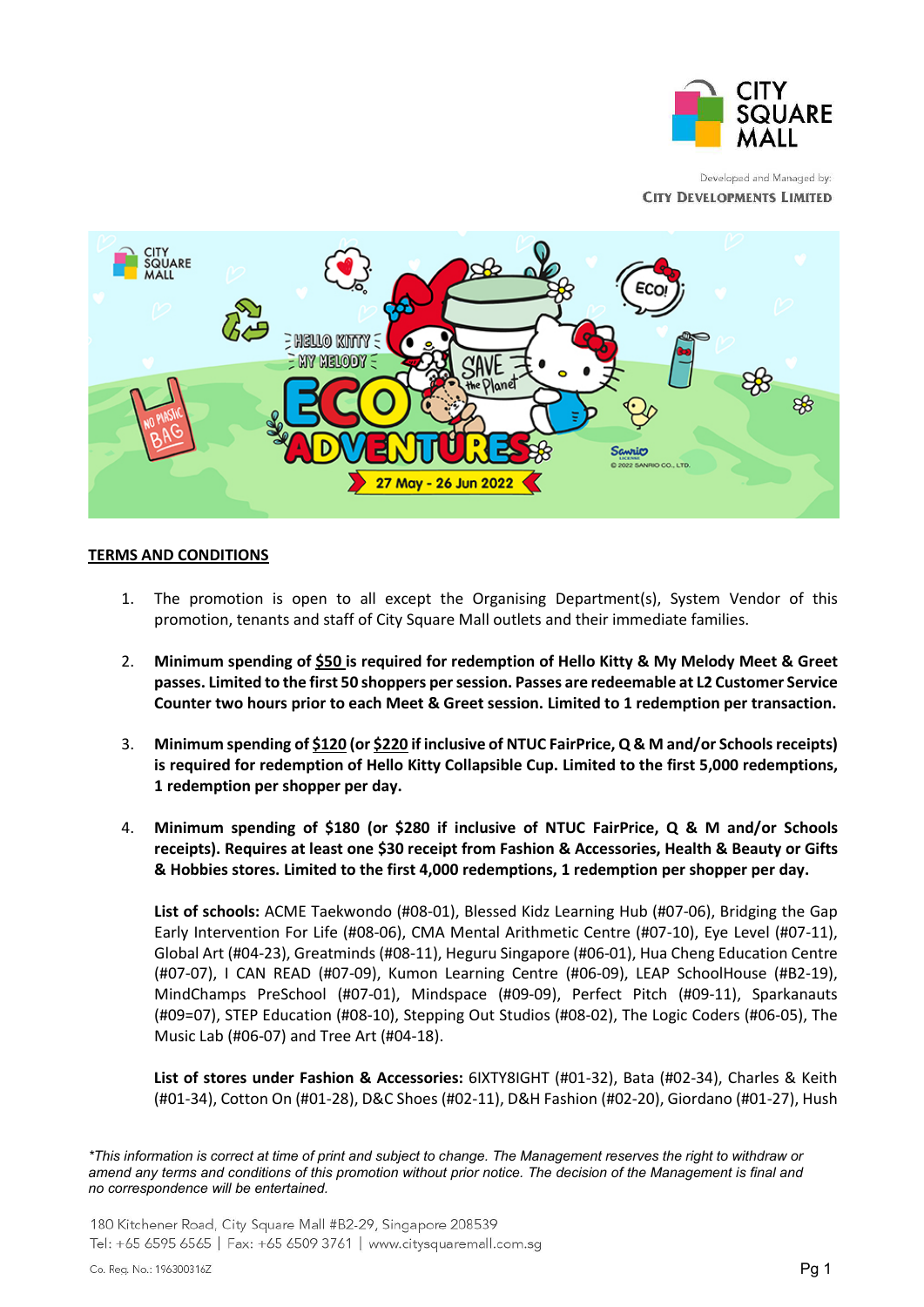

Developed and Managed by: **CITY DEVELOPMENTS LIMITED** 

Puppies Apparel (#02-15), Iora (#01-05), KIMOJ (#01-04), Levi's (#01-14), Moley Apparels (#B2-26), Rubi (#01-28), Skechers (#01-36), The Flip Flop Shop (#02-12), Uniqlo (#02-41)

**List of stores under Health & Beauty:** Allure Beauty Saloon (#03-29), Artistry Hair Studio (#B2-39), Beauty Fun Fair (#B2-50), Beauty Language (#B1-21), Concept Nailz Spa (#02-26), Crème Hairdressing (#03-28), Fleur Scalpcare (#02-27), GNC (#B1-K4), Guardian Health & Beauty (#B1-18), Hockhua Tonic (#B1-28), Holland & Barrett (#B1-21), Le D'or Beaute (#03-27), MST Golf Super Store (#03-18), NAIL PALACE (#02-25), OGAWA (#B2-24), QB House (#B2-27), SingHEAR Tinnitus and Hearing Specialists (#B2-30), SkinGO! (#B2-31), Sohyang Laporis (#B2-35), Tang Shan TCM (#B2- 42/43), The Spa-Lon (#03-01), The Body Shop (#01-26), UFC Gym (#06-02), Unity (#B2-25), Vanessa Beauty & Henna Artwork Creations (#B2-28), Venus Beauty (#B1-24), Wan Yang Health Product & Foot Reflexology Centre (#B2-34), Watsons (#02-31).

**List of stores under Gifts & Hobbies:** Catchapon (#B2-45), First Words (#04-01), Krafers' Paradise (#04-19), Pet Lovers Centre (#B2-46), Smiggle (#01-39), The Green Party (#B2-51), TYPO (#01-12).

- 5. Receipt(s) can only be used once and cannot be reused for any other redemptions, unless otherwise stated. The same receipt(s) can be used to redeem a Meet & Greet pass 2 hours prior to each session and/or a coupon for 2 hours parking (worth \$3.60) on the same day, on weekday, within the same redemption transaction.
- 6. Redemptions are on a first-come, first-served basis and while stocks last.
- 7. Maximum of 3 same-day combined receipts per redemption. Only original machine-printed official receipts are accepted. Handwritten receipts are not accepted (including but not limited to receipts from Kids"n"We and Zoomoov). Transaction / charge slips from credit card / debit card / NETS payment will not be accepted. Receipts are allowed for one-time redemption only.
- 8. Redemption is based on nett purchase amount and excludes amount offset by credit card points, membership points or any type of loyalty / rebate points reflected on original receipts. For purchases that are offset with vouchers, the original spend amount is applicable.
- 9. Receipts and transaction slips from purchase of City Square Mall / outlets' gift vouchers, Golden Village Quick Tix<sup>™</sup>, Picket&Rail, SISTIC tickets, Singapore Post, banks, pushcarts, non-City Square Mall outlets' atrium sales, online purchases, bill payment for subscriptions via automated machines or at any outlet, bank services, money changers, trade-in of gold and purchase / topping up of stored-value / prepaid cards will not be accepted.
- 10. All redemptions must be done in person on the same day of purchase at the Level 2 Customer Service Counter.

*<sup>\*</sup>This information is correct at time of print and subject to change. The Management reserves the right to withdraw or amend any terms and conditions of this promotion without prior notice. The decision of the Management is final and no correspondence will be entertained.*